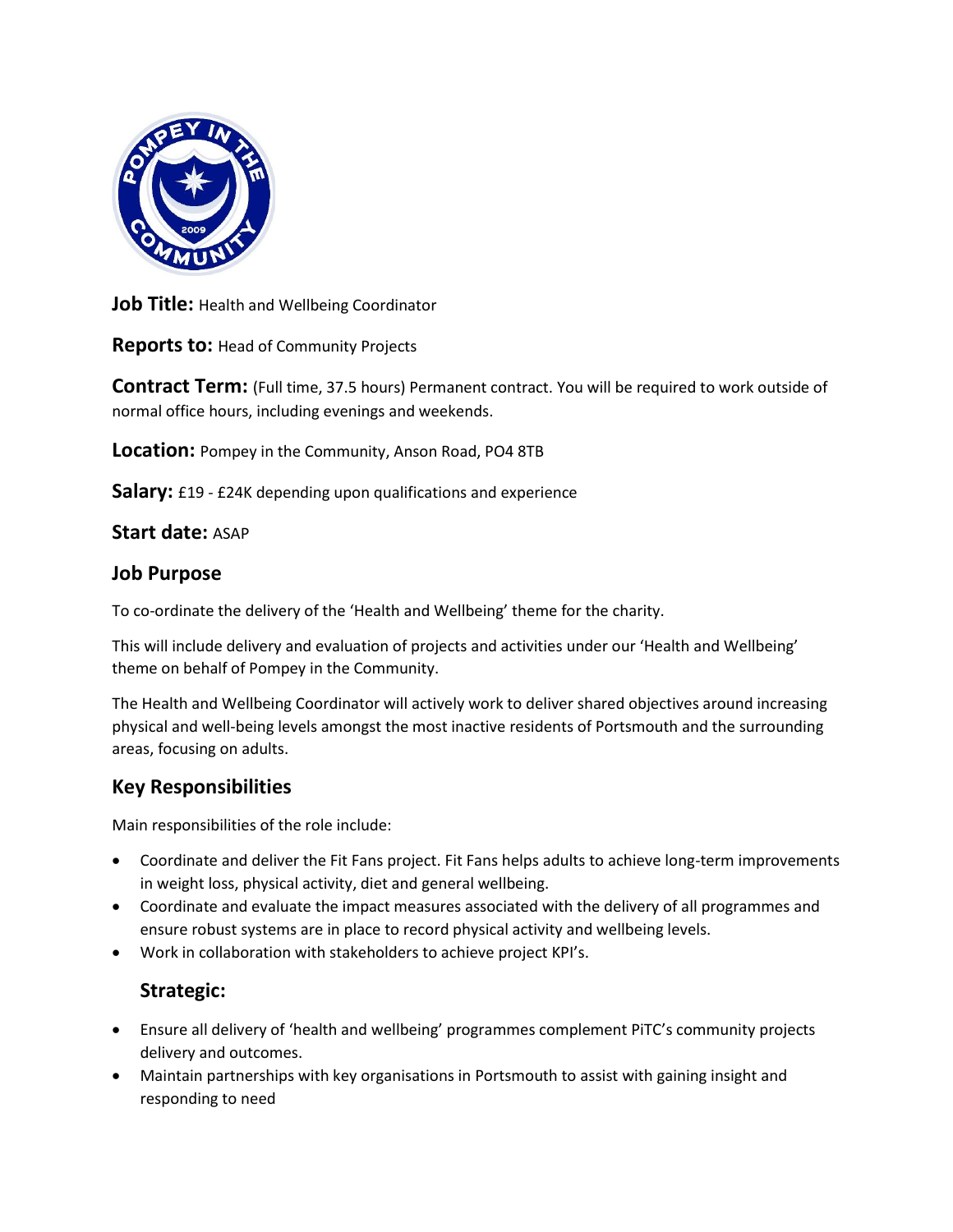• Represent 'Pompey in the Community' at local, regional and national strategic meetings

# **Safeguarding and Risk Management:**

- Ensure PiTC's Safeguarding policy is implemented across all Health and Wellbeing-based activity
- Ensure all new areas of work are shared with the Designated Safeguarding Lead and any partner agreements reflect the relevant safeguarding procedures

## **Funding:**

- Support the work with key stakeholders to identify funding for new areas of 'Health and Wellbeing' work, to sustain and further develop the Health and Well-being programmes.
- Ensure all funded projects meet the targets and reporting requirements outlined by funders
- Support on funding applications or commissioned work for new and existing 'Health and Wellbeing' programmes

#### **Finance:**

- Monitor finances (including income & expenditure) for all 'Health and Wellbeing' programmes and projects
- Maintain financial records in line with funder, commissioner and internal requirements

## **General:**

- Proactively attend any training to develop relevant knowledge and skills.
- Complete all internal and external monitoring reports with strict adherence to deadlines.
- Monitor and evaluate the progress and impact of all 'Health and Wellbeing' programmes.
- Implement quality assurance to ensure all activities are delivered to the highest standards.
- Ensure that the 'Health and Wellbeing' department becomes self-sustaining in the medium to longterm.

## **General Responsibilities**

- Compliance with PiTC's policies
- Compliance with GDPR, safeguarding and health and safety guidelines.
- To undertake such other duties as may be reasonably expected.

## **Person Specification**

# **Education/Qualifications**

Hold relevant professional qualifications in health and physical activity delivery or equivalent experience

# **Knowledge and Experience**

#### **Essential**

• Thorough understanding of safeguarding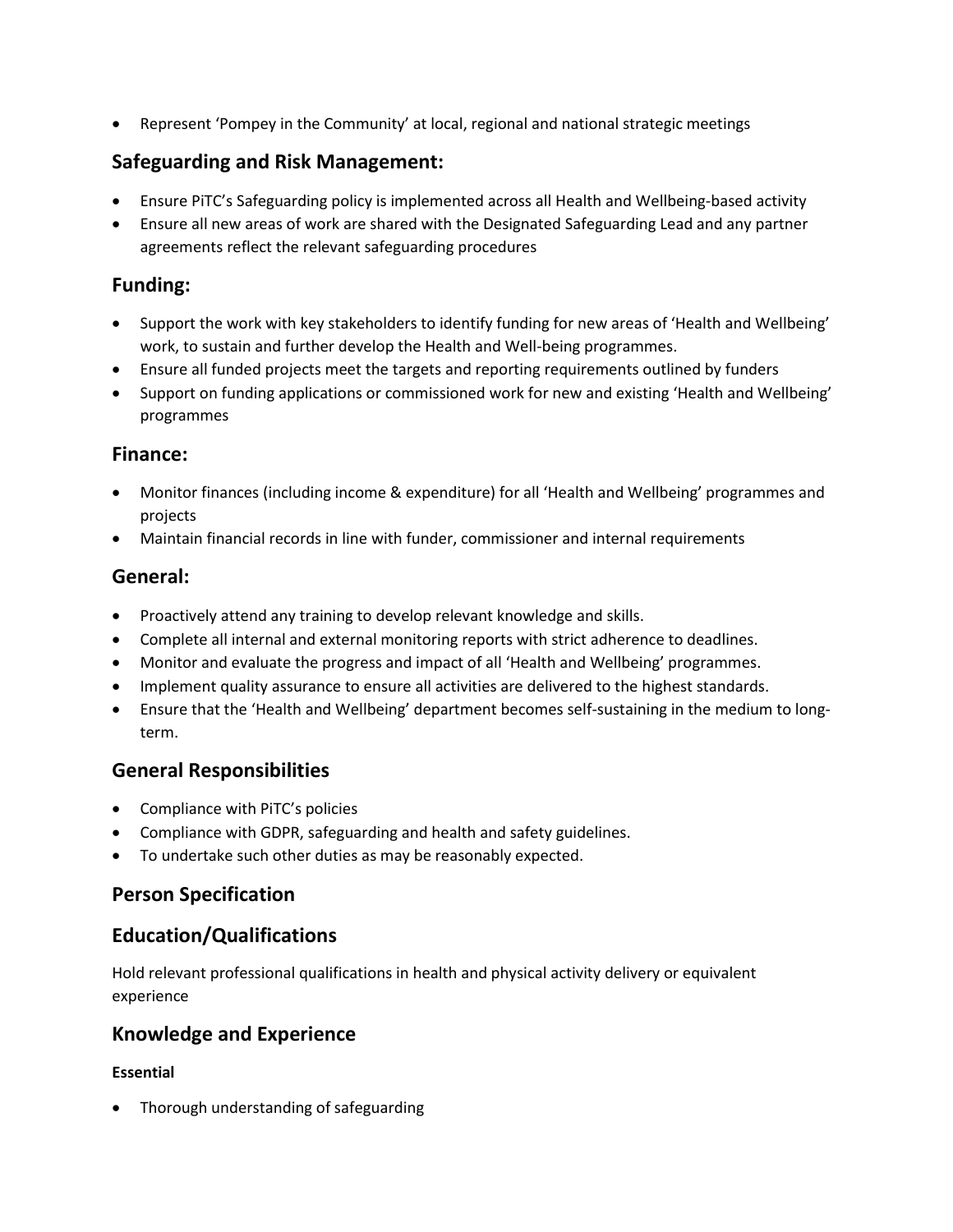- Experience of engaging with adults in a community setting
- Experience of delivering and coordinating physical activity interventions to engage inactive adults using sport.
- Experience of delivering and coordinating wellbeing interventions to engage adults using sport.
- Experience of engaging underrepresented groups including female, BAME, and disabled participants

#### **Desirable**

- Knowledge of using football / brand of "PitC" as a tool to engage
- Experience of securing and managing external funding
- Coordination experience within a Community setting
- Experience of developing relationships with a wide range of internal and external partners at all levels.

## **Skills and abilities**

- Ability to work on own initiative and lead a team
- Excellent communicator and ability to build relationships with participants and partners quickly.
- Excellent organisational and planning skills
- Committed, self-motivated and driven.
- Strong commitment to high quality delivery and partnership development
- Ability to form strong and appropriate relationships, demonstrating excellent interpersonal skills.

# **Equality & Diversity**

- Must be able to recognise discrimination in its many forms and adhere to the PiTC Equality policies.
- Able to work within a diverse community and draw on individual strengths to promote equality & diversity.

## **Other**

Must satisfy relevant pre-employment checks including two current references relevant to the position and Enhanced DBS check

**Essential :** Driving license & access to a vehicle

Applications close at 17:00 on Tuesday 5<sup>th</sup> July 2022

Reference ID: Health and Wellbeing Coordinator

Contract length: Permanent

Application deadline: 05/07/2022

Job Type: Full time

Salary: £19,000.00-£24,000.00 per year